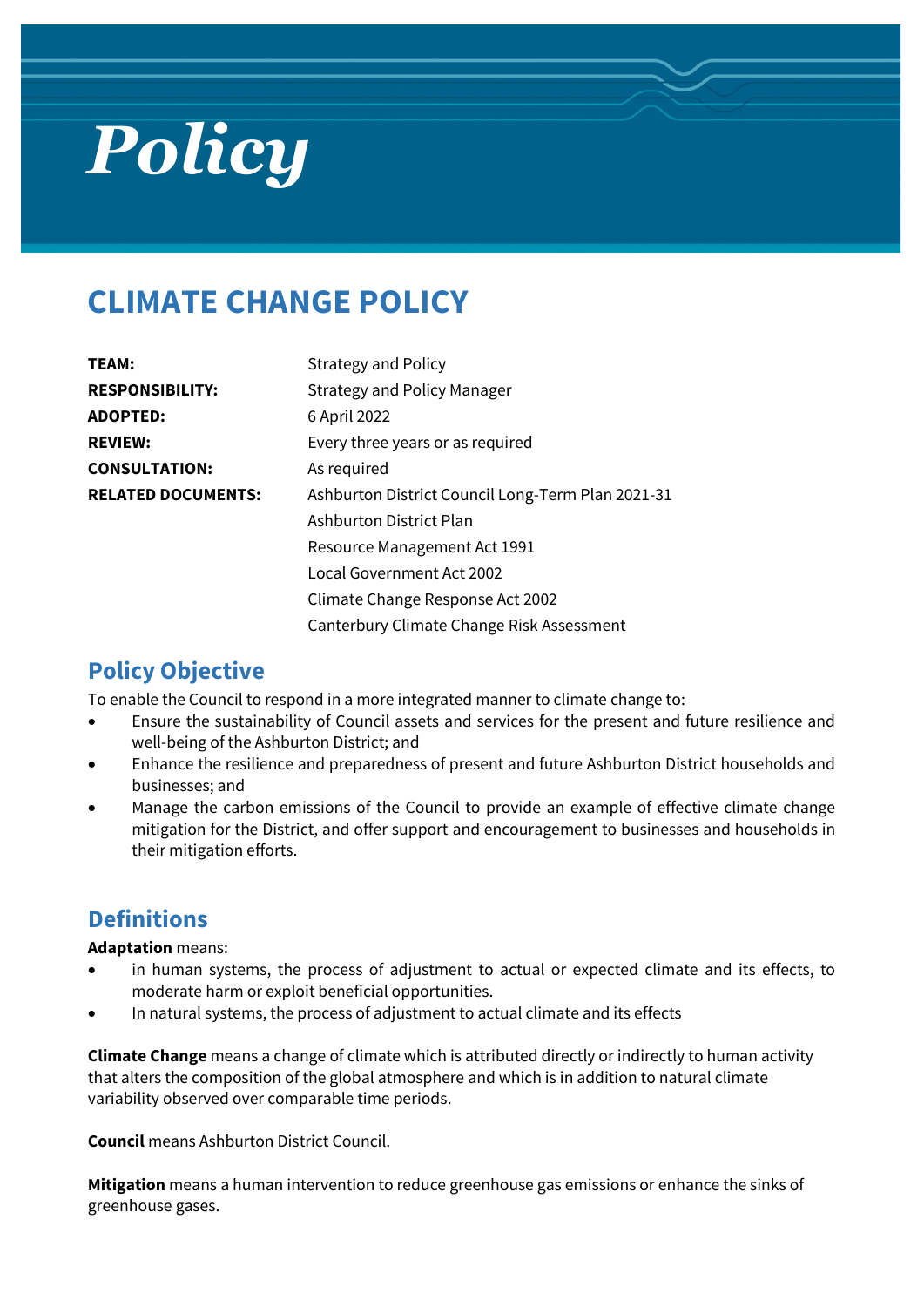**Resilience** means the capacity of social, economic and environmental systems to cope with a hazardous event or trend or disturbance, responding or reorganizing in ways that maintain their essential function, identity and structure while also maintaining the capacity for adaptation, learning, and transformation.

# **Policy Statement**

#### **1. Scope**

- 1.1 This policy is intended to guide the actions and decisions of Ashburton District Council.
- 1.2 This policy does not apply to Ashburton District Council council-controlled organisations or private households and businesses except to the extent those organisations, households, and businesses are users of Council services and assets.

#### **2. Current Position**

#### **Climate change and its impacts**

- 2.1 Climate change has the definition contained in this Policy.
- 2.2 The Canterbury mayoral Forum commissioned and published a Canterbury Climate Change Risk Assessment (CCCRA) from Tonkin & Taylor which was released in 2022. The full Technical Report and a Summary Report can be found at [www.canterburymayors.org.nz](http://www.canterburymayors.org.nz/)
- 2.3 Based on an RCP 8.5 scenario, the CCCRA states that climate projections for Canterbury by 2100 are:
	- a. Sea level is predicted to rise by about 0.8m above present day levels
	- b. Our annual mean temperature is set to rise by 1.5 to 3.5°C. Overall our maximum daytime  $t$ emperatures will be up 2.5°C. Canterbury's alpine and subalpine areas could be 5-6°C warmer.
	- c. Wildfire will become more likely as hotter, drier summers occur. Rural areas will be more highly exposed.
	- d. Drought potential is likely to increase across most of Canterbury
	- e. There will be between 20 and 60 more hot days<sup>1</sup> annually. It is also predicted that there will be 20-50 fewer cold days per year. $2$  As temperatures rise, there will be less snow days across the region.
	- f. Wind is likely to increase in speed, and winter and spring are likely to be windier. This seasonal change is likely to be more strongly felt in inland areas nort and west of Rangiora.
	- g. Summer rainfall is projected to increase up to 20% in the inland Canterbury plains. It is projected to gradually reduce towards coastal areas. Winter rainfall has the potential to be more strongly associated with storm events.
	- h. Severe storms are likely to happen more often.

#### **Risks and opportunities**

- 2.4 The overall findings in the CCCRA show that climate change risks are threatening all eleven categories of risk in the framework, and that direct and indirect risks will increase over time. While may present risks are currently rated as insignificant or low, by 2100 there are high or extreme risks against all values. Present day risks that are rated high or extreme include those related to biodiversity, water, infrastructure services, economic prosperity and sense of community.
- 2.5 The CCCRA also identifies opportunities arising from the projected increase in temperature, and reduction in cold days in winter:
	- i. Warmer winter living conditions that reduce energy consumption and improve wellbeing

1

 $1$  Hot days are those over 25 $\degree$ C.

 $2$  Cold days are those at or below 0 $\degree$ C.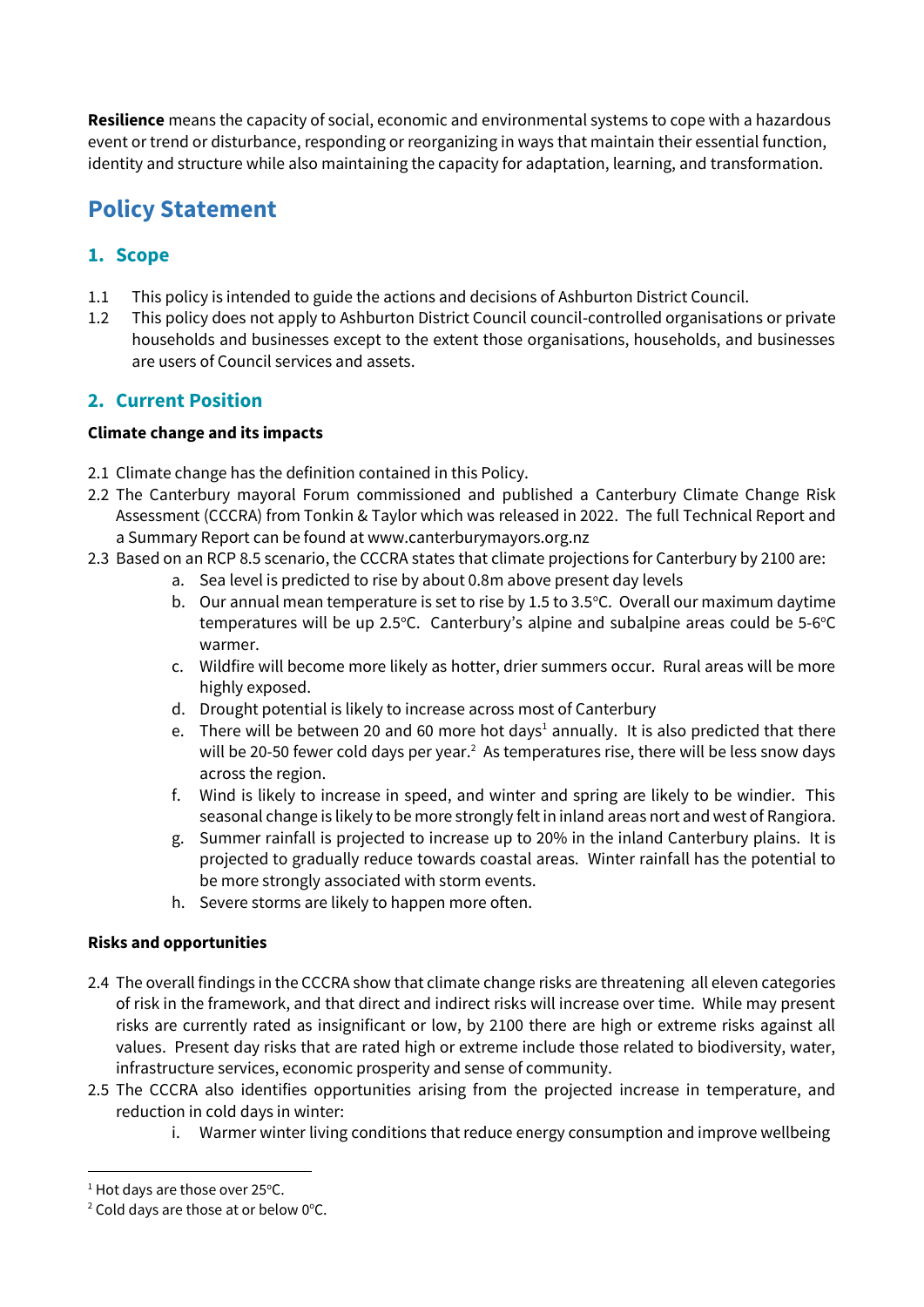- j. A longer growing season could present opportunities to increase productivity, reduce crop waste and grow new varieties.
- k. Increased water storage from winter rainfall.
- l. Less disruption to transport networks due to less snow and ice.
- m. Increased air and ocean temperatures may provide a new environment for new marine fish species.
- 2.6 It is important to note that opportunities cannot be considered in isolation, as the risks may outweigh the benefits.

#### **Council duties and responsibilities**

- 2.7 Council has a range of duties and responsibilities that can impact on, or are impacted by, climate change. These include land use planning, corporate planning, relationships with Māori, land transport, water supply, wastewater treatment, and disposal, stormwater treatment and disposal, waste management, civil defence emergency management, public health, building control, resource consenting and environmental monitoring. This list is not exhaustive.
- 2.8 Council also has a range of statutory duties, in terms of climate change. Section 5ZW of the Climate Change Response (Zero Carbon) Amendment Act 2019 sets out requirements for Council to report upon climate change risks and planning, upon request by the Minister or Commission.
- 2.9 Future operational activities also offer scope for new climate change response. Strategy and policy work offers the opportunity to build environmental and economic resilience by enabling, promoting and supporting climate-appropriate services and assets.
- 2.10 In summary, climate change response is essential local government work. Council's approach to climate change adaptation and mitigation will benefit from more consistency and alignment as this will be more effective and efficient than ad hoc approaches.

#### **Response from Central Government**

- 2.11 Since the Policy was first adopted in 2019, Government has put a number of initiatives in place, including:
	- a. Formation of the Climate Change Commission in November 2019, primarily to give advice to Government on emissions reduction
	- b. Amendment to the Climate Change Response Act 2002 to enable the setting of emissions budgets, emission reduction targets and creation of an emissions reduction plan.
	- c. Amendments to the same Act now require New Zealand to prepare a six-yearly national climate change risk assessment, and national adaptation plans.
- 2.12 The parts of the work programme in terms of climate change response that the Government is still developing includes:
	- d. A National Emissions Reduction Plan due May 2022
	- e. A National Adaptation Plan due August 2022
	- f. Reform of the resource management system, including statutory guidance on managed retreat
	- g. Waste minimization initiatives
- 2.13 The unfolding of these initiatives will provide more certainty about the roles and responsibilities of local authorities (and may increase them). They will also provide better information, support and (potentially) funding for local authorities as they manage local climate change response.

#### **Response from Council**

- 2.14 Council puts most of its climate change effort into adaptation, as will many territorial authorities. Government and local communities expect that local government will pay increasing attention to all aspects of climate change.
- 2.15 Council will develop a 'Resilience Action Plan' which aims to set out the actions that are or will be